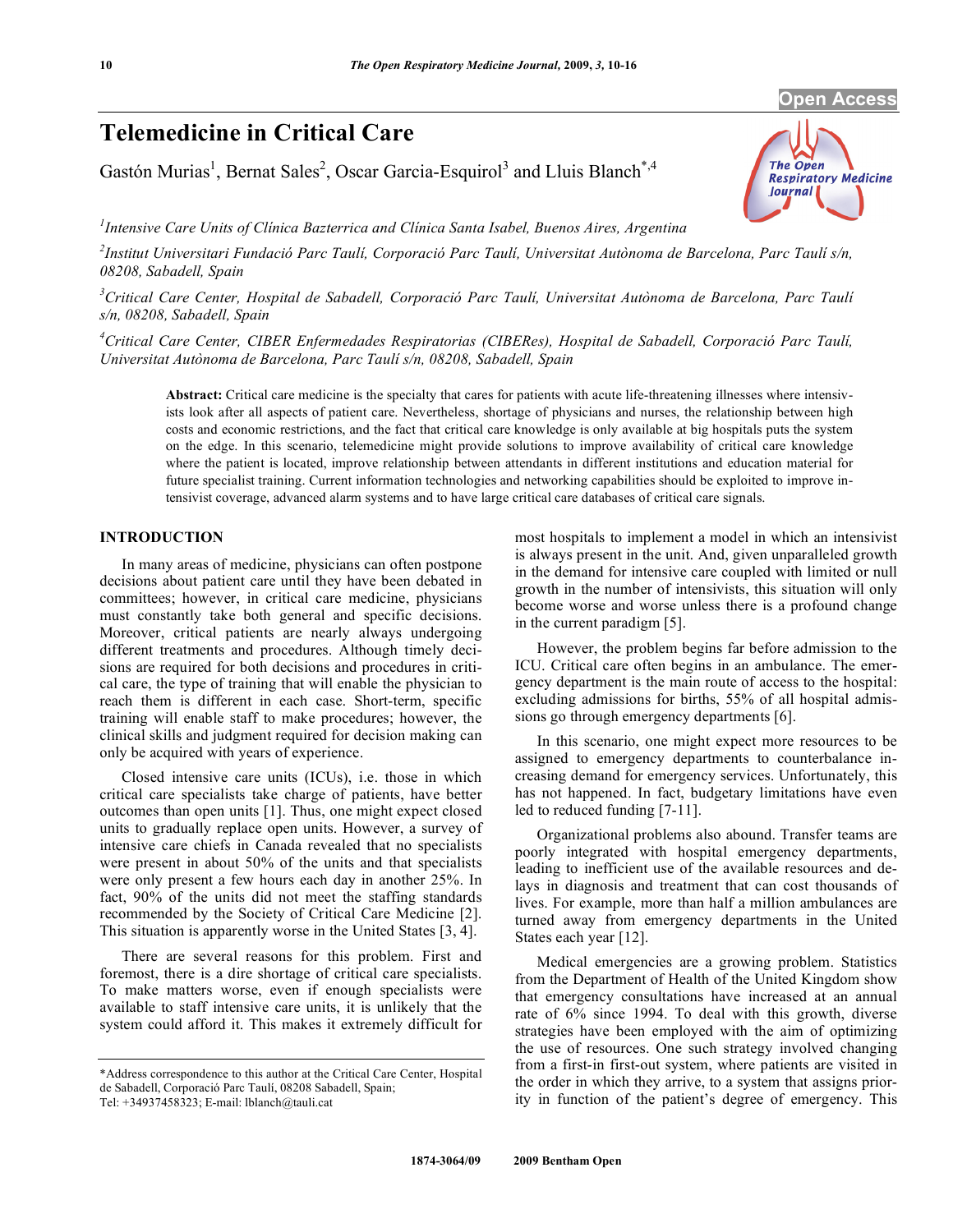solution, however, is not without problems. In a scenario with limited resources, faster attention to emergencies leads to delays in attending the remaining patients. Since the population became aware of this system of prioritization, emergency calls have increased 8% yearly (about 30% more than visits to the emergency department). This means that false emergency calls, practically unheard of in the mid 1990s, now account for about 20% of all emergency calls (1.1 million false emergencies in 5.6 million calls per year) [13].

 Another, compounding problem is that emergency departments also suffer from a shortage of qualified staff, so that the number of units staffed by physicians has slowly decreased.

 The impact of delays in attending trauma victims has been known for nearly a century. An analysis of the mortality of French soldiers in the first world war showed that 10% of the soldiers who were resuscitated within an hour of being wounded died compared to 75% of those who were resuscitated 8 hours after being wounded [14]. These data seem to have influenced Dr. R Adams Cowley in postulating the "golden hour" concept. Even if a particular time frame does not seem to be based on hard evidence [15]. It is clear that delays in resuscitation have a profound impact on outcomes. With time, evidence has accumulated that rapid attention is critical not only for trauma victims but also for cardiovascular emergencies, neurological emergencies, acute attacks in chronic respiratory disease, and sepsis.

 In June 2006, after three years' work, a commission designated by the United States Institute of Medicine presented the results of a study about the future of medical emergencies [16-18]. Their principal recommendations could be summarized in four points:

- Integration of the different stages in patient care. Care for patients with medical emergencies, from the prehospital stage to hospital discharge, should be integrated, and changes from one stage to another should ideally be imperceptible.
- Proper channeling. Not all hospitals are appropriate for all patients: both the needs of the patient and the specialties and services available at a hospital vary widely. A system that works correctly should refer each patient to the most appropriate institution available.
- Guarantee of best practice according to current knowledge. In each stage of care, the patient should receive the best treatment available. This involves two principal aspects: not only is it necessary to guarantee what is done but also when it is done.
- Possibility of evaluating the results of the system. The system can be considered to be working properly only if it can be shown that its results meet expected quality standards. Therefore, the system should be planned so that its results can be easily measured and compared. Ideally, the system should contain tools to enable the cause of errors and malfunctioning to be determined so that they can be corrected.

# **THE PROBLEM OF RISING COSTS**

 When healthcare expenditures are analyzed, two points become clear:

- These expenditures are astronomical and they represent a very high percentage of the GNP in all the systems studied.
- These expenditures are rising faster than ever.

 Healthcare expenditures in the United States increased by 6.9% in the year 2007 (twice the rate of inflation), reaching 2.3 trillion dollars, which represents 16% of the GNP. Although these figures seem alarming, future projections are much worse. It is estimated that by 2016 healthcare expenditures will reach 4.2 trillion dollars; if the economy grows at the rate predicted when the growth in expenditures was estimated (early 2008), healthcare expenditures will represent 20% of the GNP (and a much higher percentage if the current financial-economic crisis results in a recession)[19]. This is a problem not only for the national budget but also for the individual worker's budget: in 2007, the average worker spent \$1400 more on healthcare than in 2000 [20]. Unless a radical change occurs, in 2008 the current trend will result in healthcare expenditures that surpass families' ability to save, placing families in debt or forcing them to reduce expenditures in other areas [21]. In a survey conducted by the Wall Street Journal and NBC, nearly half of those surveyed named the cost of healthcare as their main concern [22].

 Studies show that the main reason that people give up medical coverage is the high cost involved [20] and economists have found a good correlation between increases in healthcare costs and decreases in medical coverage in the population [23].

 To explain these disproportionate costs (especially in a system where 47 million people have no medical coverage [24], numerous arguments have been put forth: inefficiency, excessive administrative costs, poor administration, inadequate care (with an enormous increase in costs due to medical error), waste of resources, and fraud. In the analysis of avoidable expenditures, apart from the need to develop a more efficient system with lower administrative costs, one point that stands out is the need to reduce medical error. A report from the United States Institute of Medicine [25] shows the severity of the problem: not only does medical error kill between 44, 000 y 98, 000 persons per year in the United States (where 43, 458 deaths were attributable to vehicular accidents and 42, 297 to breast cancer), but it also costs the system between 17 and 29 billion dollars per year.

 Although the system in the United States seems highly inefficient (the United States spends six times more money per capita on the administration of healthcare resources in comparison to countries in Western Europe [26] the situation is also alarming in other developed countries. Healthcare costs represent 10.9% of the GNP in Switzerland, 10.7% in Germany, 9.7% in Canada, and 9.5% in France [24].

 A bed in the ICU costs eight times as much as bed in a general ward [27] and personnel costs account for 64% of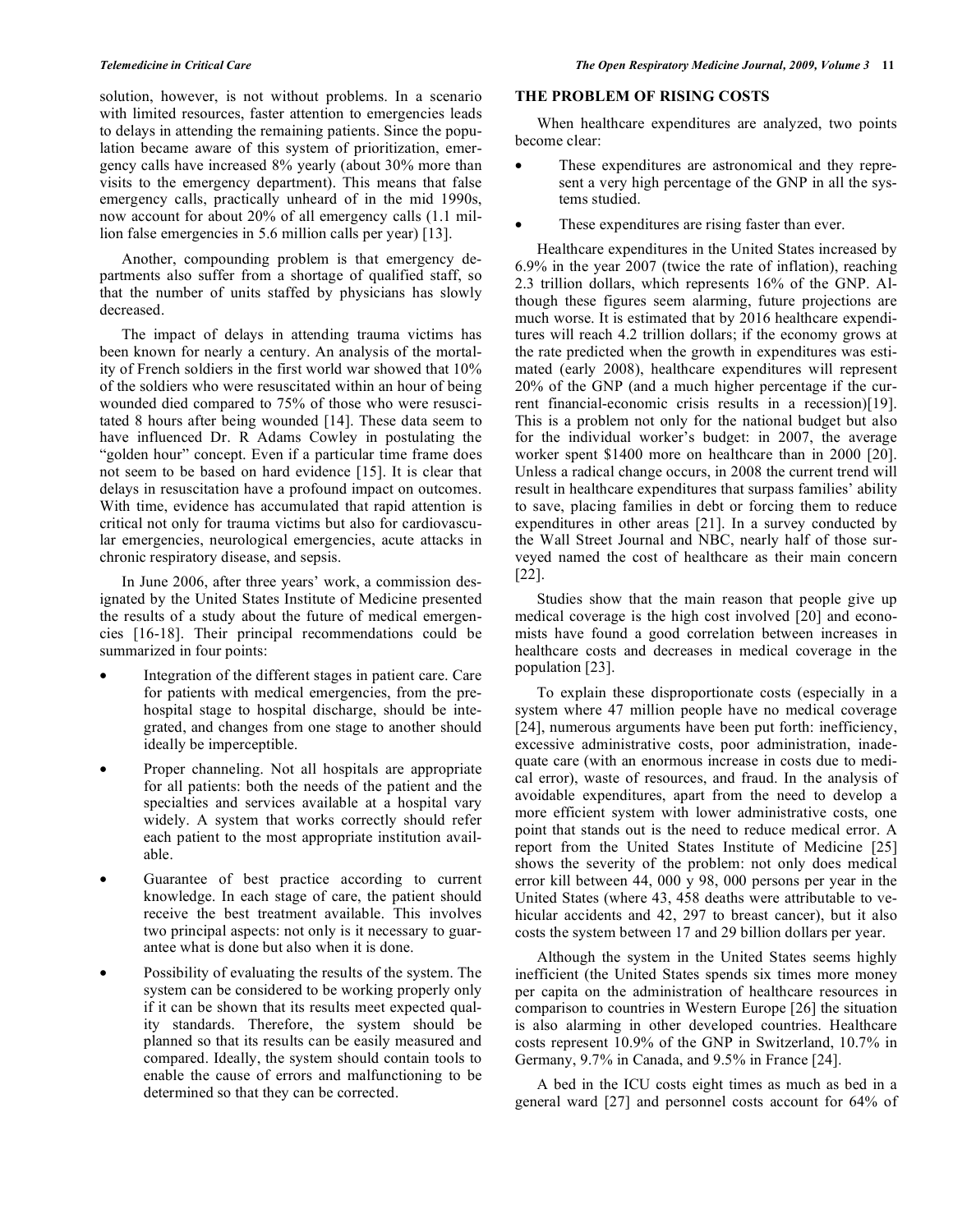these costs [28]. Considering these points, it is evident that with the current paradigm, the shortage of specialists is not the only reason why ICU staffing often fails to meet the standards proposed in international recommendations: even if enough specialists were available, the system probably would not be able to pay them.

 The care and monitoring of critical patients in critical care units (ICU), operating rooms and emergency departments have evolved in the framework of the model in which the specialist is present in the same place as the patient. The specialist must be physically near the patient not only to perform medical acts and procedures but also to monitor the patient's evolution, deal with monitor alarms, access the clinical history, see the medical images, and finally take the appropriate decisions. Whereas a physician must be physically present to perform procedures such as placing a central venous line or intubating a patient, there is no reason why the rest of the physician's responsibilities cannot be fulfilled from a remote location. Moreover, considering that the level of skills and training necessary for these two types of tasks are clearly different, there is no reason why the same person should be in charge of carrying out both kinds of tasks. Thus, the shortage of specialists might give rise to an alternative arrangement. In this model, a paramedic or physician-intraining is physically present with the patient while a specialist is on call to assist with those problems that go beyond the training and experience of the professional who is present. This model has been implemented alone or as a complement to the traditional arrangement (usually to cover nights, weekends, and holidays). While this is a good alternative for dealing with a complex task in a less-than-ideal situation, it has at least two obvious flaws:

- 1. The staff present with the patient must be able to detect a problem to be able to call for help. Paradoxically, detecting problems is one of the tasks that require the most training.
- 2. When the specialist is called in, he or she must take decisions on the basis of clearly limited sources of information. Elements like the shape of the airway pressure curve, the variation in pulse pressure, the profile of the capnogram, the ventilatory pattern, the medical images, the EKG can only be considered through information transmitted by staff with less training. This increases the risk that potentially valuable information will be lost and adds to the level of uncertainty associated to the decision.

 The second problem can be solved by changing the type of connection between the specialist and the less experienced staff physically present with the patient. If the voice connection is replaced or supplemented by a data connection, it is possible to transmit all the information necessary to enable decision making in a way that closely resembles the handson paradigm.

 Telemedicine can also help resolve the first of the two problems. Intelligent aggregating (using automatic processes and intelligent alarms) could alert the specialist to potentially dangerous changes in the patient's status even when less experienced staff would not be able to detect a problem.

 In addition to the direct advantages discussed above, telemedicine can bring indirect benefits to this scenario. The most refined telemedicine systems should integrate information from the hospital information system, including the data from monitoring devices. The acquisition and standardization of these signals would dramatically increase the semantic value of medical registers. More importantly, this information could be used for other purposes.

# **CURRENT ALARM SYSTEMS**

 Whereas only 10% of patients admitted to ICUs require major interventions, 77% are admitted solely for monitoring purposes [29], and ICUs are equipped with devices that can monitor physiological variables of interest. As the response time to dangerous events is crucial, monitoring systems normally sound an alarm to alert staff to potentially risky situations. Despite technological advances in this area, the situation remains far from ideal:

 The technologies used by monitoring systems produce signals with variable signal-to-noise ratios (SNR), which means that the reproducibility of these signals is also variable. Furthermore, device manufacturers' main concern is to eliminate false negatives (in which a true event goes undetected) while false positives (sounding an alarm when there is no real risk to the patient) are accepted as a necessary though annoying evil. However, the combination of a low threshold for alarms and noisy signals has generated a serious problem in critical care units. Even in the operating room, where patients are usually deeply sedated and often under the effects of muscle relaxants, Kestin *et al*. found that only 3% of the alarms corresponded to an event that represented a real risk to the patient [30]. The situation is worse in the ICU, where patients tend to be awake and occasionally agitated (producing noisier signals). In a pediatric ICU, Lawless [31], found that less than 6% of the 2, 176 alarms activated during the observation period were clinically important, yielding a positive predictive value of 7% for pulse oximeters, 16% for capnographs, 3% for ventilators, and 5% for EKGs. With an average of 4.3 devices with monitoring capabilities per patient [32], and up to 10 alarms per device [33], the magnitude of the problem is evident. Three aspects are of particular concern:

- 1. The frequency of false alarms is probably one of the reasons why the response to alarms is often delayed (or nonexistent). In 2002, the Joint Commission on Accreditation of Health Care Organizations reviewed 23 cases of death or severe lesions associated to mechanical ventilation: they found that the problem was related to delayed attention to alarms or failure of alarms to activate due to inappropriate parameter settings in 65% (not a single case of equipment malfunctioning was detected) [34]. One survey of 23 anesthesiologists and vascular surgeons [35] found that only heart rate and blood pressure alarms were configured (apparently the rest were turned off) and with such extreme limits that even definitely dangerous situations would not be detected. Moreover, even in this scenario, personnel tolerated alarms sounding for as long as 10 minutes before responding [35].
- 2. ICU patients and staff are exposed day and night to noise levels above the 45Db recommended by the Environmental Protection Agency, with peaks of 90Db (typical of measurements taken 10m from a ma-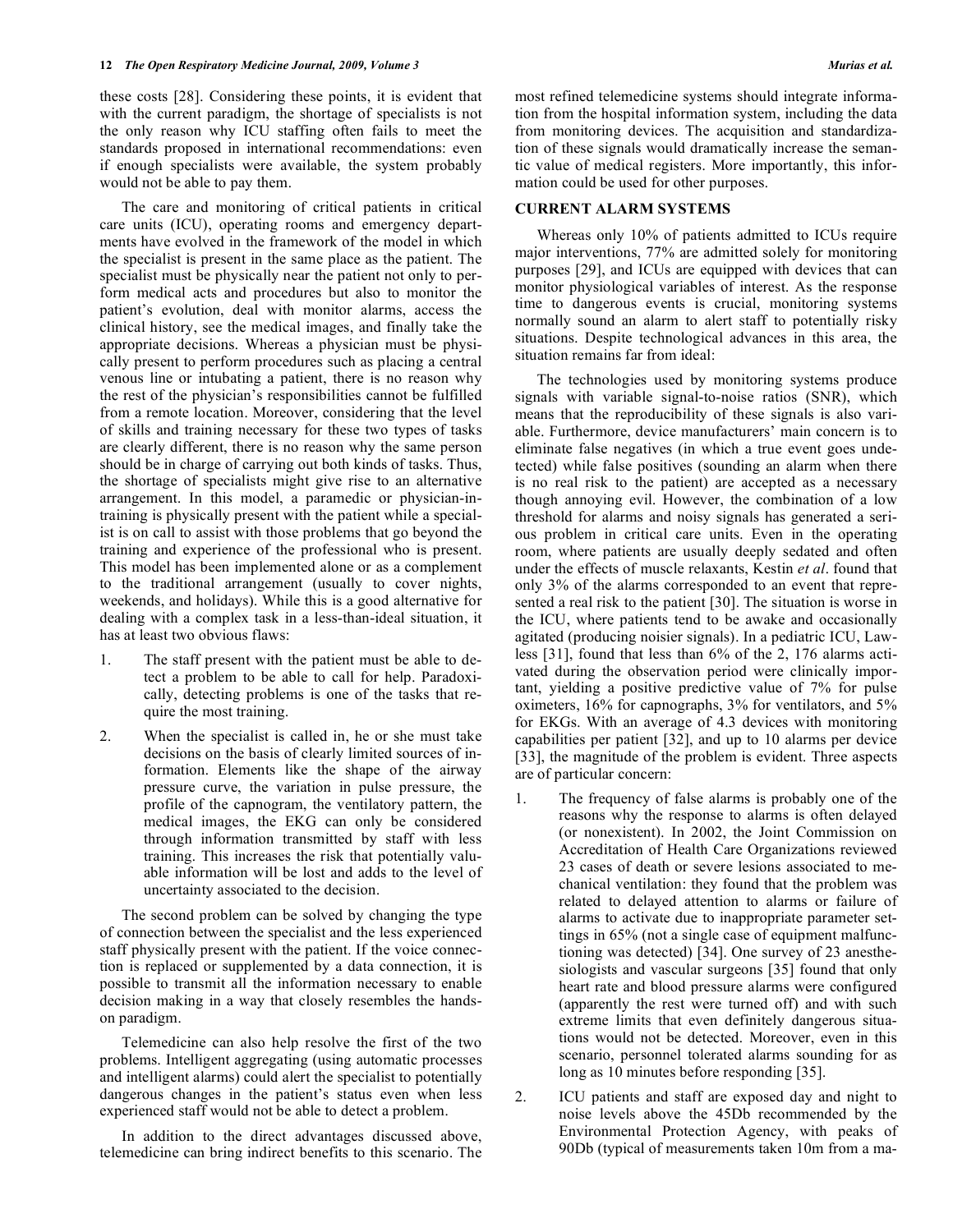jor highway) [36]. This has been related to the poor quality of sleep of ICU patients [37], and burnout in ICU nurses[38].

3. Staff attending false alarms costs money.

# **SOPHISTICATED ALARM SYSTEMS**

 Incorporating more complex algorithms into current monitoring systems could substantially alleviate the problems caused by alarms:

- 1. To date, signals have been treated as if they were unrelated. Even though the signals from the EKG and respiratory plethysmography are measured by the same sensors, malfunction of one of the electrodes usually sets off a low-level EKG alarm (electrode disconnected) and a maximum level plethysmographic alarm ("Apnea").
- 2. Furthermore, a specialist rarely considers data from a single device in isolation. Understanding physiological and pathophysiological phenomena requires a more global vision: considering bradycardia, hypertension, and increased intracranial pressure together provides much more information than sum of its parts. Although each of these elements can result from multiple causes, the combination of the three alterations drastically reduces the level of uncertainty and points to the Cushing reflex. Once again, having the signals available for measurements, calculations, and inferences brings added value in telemedicine.
- 3. Occasionally, temporal variations in vital parameters provide more information than the parameter alone. A heart rate of 90 bpm is completely normal in some circumstances; however, if it was 60 bpm an hour earlier, there may be cause for concern.

 An advanced telemedicine system that can acquire signals from different devices would make it possible to increase the degree of integration.

 Once the information is acquired from the monitoring devices, alarms are no longer limited to sounds emitting from a patient's bedside (or from the nursing station). The telemedicine device can employ diverse gateways to send alarms to e-mail addresses, paging devices, cell phones, etc. Moreover, in addition to alerting a remote specialist to a potentially dangerous event, a system of scalable alarms can come into effect if the problem is not solved within a determinate time frame--for example, sending an SMS to a supervisor (or activating the remote monitoring system).

# **Specialists' Recommendations**

 The final aim of programming an alarm is to improve patients' safety. However, in an environment where qualified human resources are scare, merely sounding an alarm about a potentially dangerous event does not guarantee that this objective will be met. Thus, incorporating medical information acquired from specialists into monitoring systems could help us understand these phenomena and suggest solutions for these problems. The level of integration achieved and the quality of the structuring of the information in the medical records will determine the usefulness of the information acquired.

#### **Calculating Parameters**

 Sometimes, it can be very useful to combine elements from different monitoring devices. Measuring the volume of expired CO2 (rather than the pressure of CO2 in expired gases, usually available) enables the approximate state of the patient's metabolism to be estimated, and some parameters calculated from volumetric capnography provide information about the condition of the lungs and cardiovascular function. If the information from the ventilator flow sensor were combined with information from the patient's capnograph (nearly always available in mechanically ventilated patients), information about the volume of expired CO2 would be easily available without the need for additional equipment.

# **Automatic Curve Analysis**

 Current monitoring systems show waves and values. Although alarms typically sound in function of values, analyzing curves can provide much more information. For instance, the appearance of a P2 wave greater than the P1 wave in the intracranial pressure trace can alert to a decrease in intracranial compliance, persistent airway flow at end-expiration can confirm the presence of autoPEEP, a marked variation in the pulse pressure can suggest the usefulness of intravenous fluid loading, etc. Specialists usually analyze curves at the bedside, but making sense of curves normally requires extensive training. However, once the information from the signals from the devices has been acquired by a telemedicine system, it is relatively simple to implement automatic processes to evaluate these phenomena and the information. For this purpose, it is important for the information to be available in a format independent of the manufacturer of the monitor or ventilator.

# **INTEGRATING TELEMEDICINE AND E-LEARNING SYSTEMS**

 At least nowadays, one part of staff training - the part centered on the acquisition of skills - requires the physical presence of both teacher and pupil. However, much training involves the acquisition of the theoretical knowledge that makes up most of the curriculum, and this objective can be accomplished equally through either traditional or e-Learning arrangements.

 Given the potential consequences of medical errors, healthcare professionals receive extensive training and are expected to maintain errors to a minimum. Case-based learning systems (medical residency programs, for example) yield the best results. However, these systems are labor intensive and consume enormous amounts of resources and time. Furthermore, this kind of learning can increase patient morbidity and mortality. This is where e-Learning can help most. Computer simulations can replicate the intellectual processes involved in case-based learning.

 In the late 1990s, Brandon Hall, editor of e-Learning Magazine, predicted that 50% of training in 2003 would involve some kind of electronic training. According to the International Data Corporation, in the United States alone, the volume of e-Learning business in 2003 was over 11 billion dollars, reflecting a sustained annual growth of approximately 83% over a five-year period. Although the corporative sector accounts for most of this growth, the advent of cheaper, more powerful computers, together with more and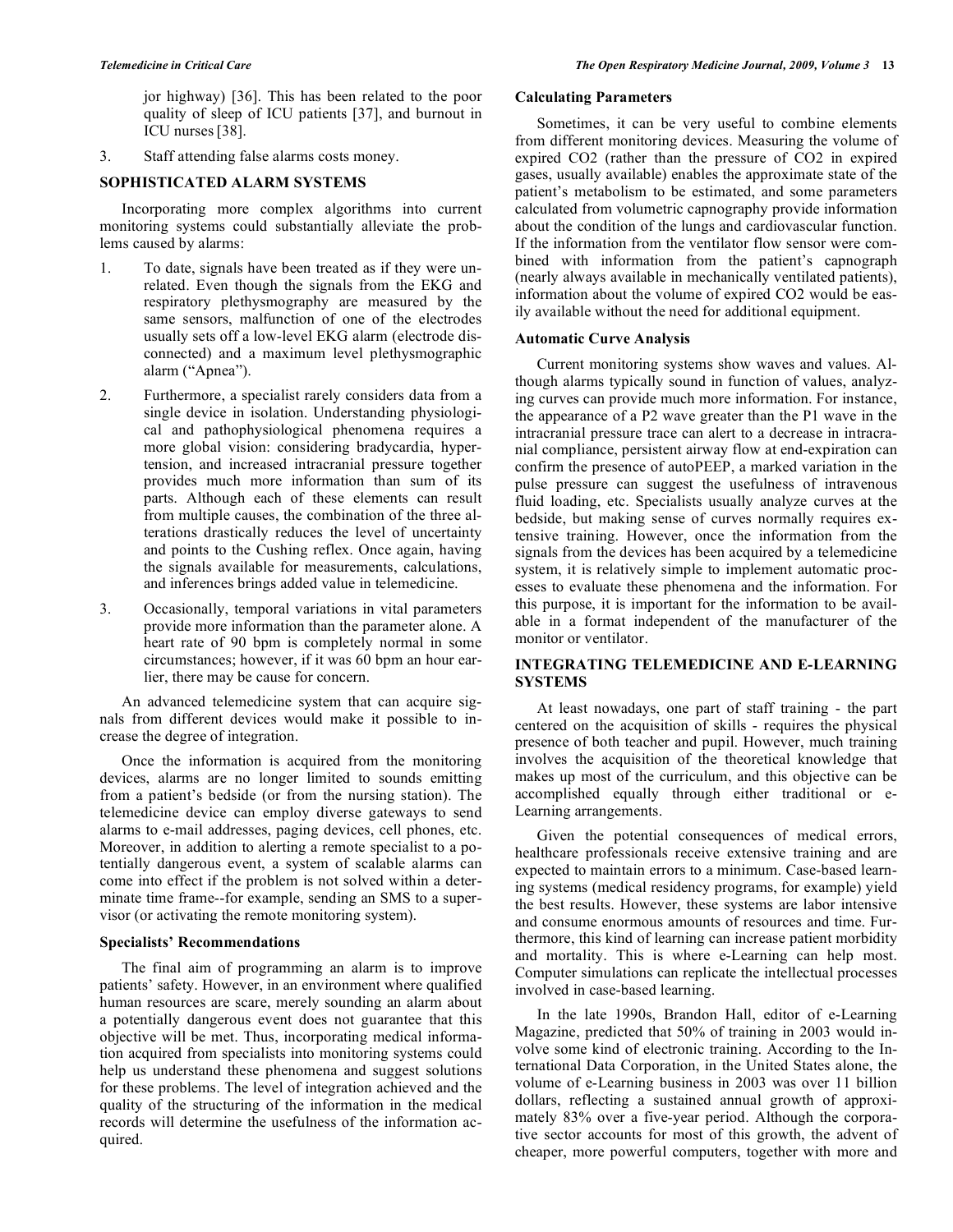better specific programs, has brought these tools to the academic environment.

 E-Learning comprises many different strategies with very different levels of technological development. At one end of the spectrum, e-Learning is nothing more than the delivery of electronic documents for office applications (text files, electronic forms, slide presentations). In this approach, computers merely change the way contents reach students; the characteristics of the learning process remain unchanged. At the other end of the spectrum, sophisticated simulation systems allow the rules of the process to be changed, facilitating case-based learning. Unfortunately, in most simulations systems the number of cases that can be introduced is limited during the programming stage.

 Integrating telemedicine and e-Learning systems could be highly advantageous. The system would make it possible to save interesting cases and to construct a teaching library. Cases in the library might include information about the problem and solutions tested to enable the posterior analysis of the actions undertaken and the effects brought about by different maneuvers or changes. Thus, rather than simulations, this approach would enable learning based on real cases as well as on the mistakes made.

 Cases could be enriched by attaching notes, commentaries, summaries from the clinical history, audio layers with messages including recommendations from specialists, etc. to the registers (to the extent that these elements can be aggregated as superimposed layers, the original registers remain unchanged).

 All the information about the use of the material (viewing, commentaries, invitations, questions) could be registered and ready to be exported to any e-Learning system.

# **TECHNICAL REQUIREMENTS**

#### **Communication Channel**

 A communication channel is a medium through which information is transmitted between two points. Some characteristics of the communication channel determine the functionalities that can be expected from a telemedicine system.

**Bandwidth** of the channel is its capacity or the amount of data that the medium can theoretically transmit in a given time. As available bandwidth is not unlimited, any application that transmits information between two points must be designed with these limitations in mind. The ideal system is scalable and adaptable to the capacity of the different channels through which the system functions; in other words, it is a system that is capable of taking advantage of the maximum capacity of the medium used for the transmission of the information.

 **Dataflow** is the continuity or fluidity of transmission during the communication. The flow measures the real performance of the channel; it depends on the bandwidth and the delay in delivering the information that the medium can guarantee in practice. Dataflow is even more important than bandwidth: in systems that transmit information in real time, in which constant updating is crucial, flow is what really determines the suitability of the channel. Whereas dataflow in fixed networks generally has upper and lower limits, the problem is worse in mobile networks because it is practically impossible to guarantee a minimum dataflow due to aspects like coverage or network congestion. Therefore, systems that function through mobile networks must be designed with the limitations of this medium in mind, such as oscillations in the dataflow of the channel and even loss of the connections.

 Telemedicine systems handle sensitive data that must operate on channels that can guarantee the security and privacy of the information. There are diverse methods to maintain the security of a system, among others, the use of virtual private networks (VPN), encryption techniques, or certificates and digital signatures.

#### **Accuracy**

 In any system for the practice of telemedicine, the value of the information transmitted depends on its *quality, representation, and reliability*. In these critical systems, all data with questionable quality, representation, or reliability are worse than worthless because they could lead to medical errors and consequent risks. Both the channel and the system used are essential for ensuring the validity of the information in these terms.

 Whenever waves and not only isolated values are transmitted, it becomes essential to identify the minimal information that defines the profile and characteristics of the curves. The characteristics of current communication channels (with the corresponding restrictions regarding capacity and dataflow) make it essential to determine the minimum volume of data required for a complete and unequivocal representation of the waves transmitted.

#### **Interface**

 It is equally important to present the information in a way that facilitates the reading of these curves. The telemedicine system's interface, the nomenclature of the waves, and the type of presentation should be homogeneous; therefore, they should be independent of the devices generating the signals. In these cases, it is best if the system handles the homogenization of these signals and their processing (their interpolation and the adjustment of the different clocks) to ensure a clear, totally synchronized presentation that reliably reproduces the original curves. Another desirable factor to improve readability and facilitate comprehension is the integration of diverse sources under the same interface. This can be achieved by constructing systems capable of handling all the tasks or, more frequently, of guaranteeing the communications among different systems responsible for solving punctual problems.

## **Standards**

 Communications among different systems can be ensured through standards for the storage and communication of data. Although its implementation is far from complete, HL7 (Health Level 7) is a set of standards for the electronic exchange of medical information that will probably become the standard in telemedicine. HL7 encompasses clinical and administrative information; its most commonly used specification is a messaging standard for the electronic interchange of healthcare data between systems and subsystems on the one hand, and between these and the hospital information system (HIS) on the other. This makes it possible, for example, to assign specific tests or results to a specific patient in the HIS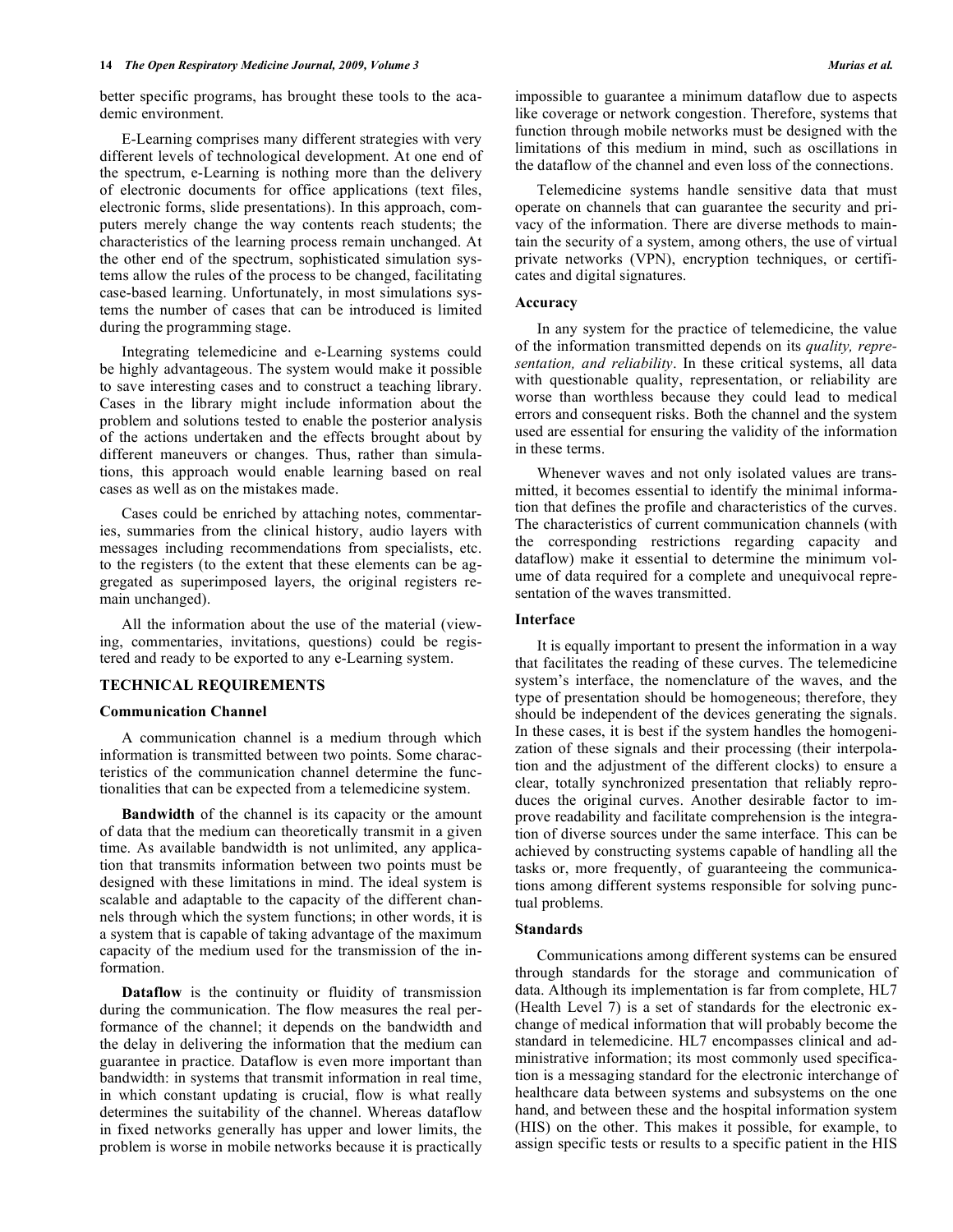or in the corresponding system. The storage standard is even less well defined, with the exception of the DICOM (Digital Imaging and Communication in Medicine) format, which is widely used for images. Although DICOM was initially created for the management, storage, printing, and transmission of medical images, its definitions have been expanded to include other types of data, such as physiological waves (DICOM Waveform). Taking into account DICOM's enormous level of penetration and the number of viewers available, it is likely to become the storage standard for other data apart from medical images.

 Synchronizing capture and ensuring sufficient definition not only help make all these signals easier to understand, they are also essential to enable these signals to be used for research, teaching, expert systems, and data mining.

#### **CONCLUSIONS AND IMPLICATIONS**

 Telemedicine has obvious advantages: it enables specialists to attend patients that need them in situations where human resources are unavailable or economically unviable. Nevertheless, these direct advantages can even be surpassed by the indirect advantages related to the possibility of acquiring, normalizing, synchronizing, and storing medical signals. In the very near future, it will be possible to amplify the reach of alarm systems, improve their specificity, and enable the setting off of qualitatively different alarms: in addition to emitting sounds at the patient's bedside, e-mails, SMS, or pager messages can be sent immediately or according to a predefined scaling system when problems are not satisfactorily solved. Not only will this change the way medical knowledge is applied, but also they way knowledge itself is produced. Applying data-mining techniques to large databases of medical signals can generate huge amounts of information and lead to a new strategy for formulating hypotheses to be tested with the scientific method. Furthermore, this would make it possible to explore the signals in ways that are impossible with the naked eye, such as signal analysis in different temporal domains, of which frequencies are probably the most widely known. It is even reasonable to expect that these analyses might reveal systematic alterations in one or more signals before the onset of an event. Thus, we can consider the possibility of emitting alerts about events that might occur as well as those that have already occurred.

# **REFERENCES**

- [1] Carson SS, Stocking C, Podsadecki T, *et al*. Effects of organizational change in the medical intensive care unit of a teaching hospital: a comparison of 'open' and 'closed' formats. JAMA 1996; 276(4): 322-8.
- [2] Parshuram CS, Kirpalani H, Mehta S, Granton J, Cook D. In-house, overnight physician staffing: a cross-sectional survey of Canadian adult and pediatric intensive care units. Crit Care Med 2006; 34(6): 1674-8.
- [3] Groeger JS, Strosberg MA, Halpern NA, *et al*. Descriptive analysis of critical care units in the United States. Crit Care Med 1992; 20(6): 846-63.
- [4] Angus DC, Shorr AF, White A, Dremsizov TT, Schmitz RJ, Kelley MA. Critical care delivery in the United States: distribution of services and compliance with Leapfrog recommendations. Crit Care Med 2006; 34(4): 1016-24.
- [5] Angus DC, Kelley MA, Schmitz RJ, White A, Popovich J, Jr. Caring for the critically ill patient. Current and projected workforce requirements for care of the critically ill and patients with pulmonary disease: can we meet the requirements of an aging population? JAMA 2000; 284(21): 2762-70.
- [6] Owens PEA. Hospital admissions that began in the emergency department, 2003. Agency For Healthcare Research And Quality, Statistical Brief; Rockville: Md, 2006; vol. 1.
- [7] Schafermeyer RW, Asplin BR. Hospital and emergency department crowding in the United States. Emerg Med (Fremantle) 2003; 15(1): 22-7.
- [8] American Hospital Association. Emergency departments: an essential access point to care. Trendwatch 2001; 3: 1-8.
- [9] Lewin Group. Emergency department overload: a growing crisis: the results of the aha survey of emergency department (ed) and hospital capacity. American Hospital Association, Falls Church, VA 2002.
- [10] Brewster LR, Rudell LS, Lesser CS. Emergency room diversions: a symptom of hospitals under stress. Issue Brief Cent Stud Health Syst Change 2001; 38: 1-4.
- [11] US General Accounting Office. Hospital emergency departments: crowding conditions vary among hospitals and communities. Washington, DC: US General Accounting Office, 2003. Available at: http: //www.gao.gov/new.items/d03460.pdf
- [12] Burt CW, McCaig LF, Valverde RH. Analysis of ambulance transports and diversions among US emergency departments. Ann Emerg Med 2006; 47(4): 317-26.
- [13] Health and Social Care Information Centre (UK). Ambulance services, England: 2004-05. Departament of Health; UK 2005.
- [14] Santy P, Marquis Moulinier D. Shock tramatique dans les blessures de guerre, analysis d'observations. Bull Med Soc Chir 1918; 44: 205.
- [15] Lerner EB, Moscati RM. The golden hour: scientific fact or medical "urban legend"? Acad Emerg Med 2001; 8(7): 758-60.
- [16] Committee on the future of emergency care in the U.S. hospital based emergency care at the breaking point. Washington, DC: National Academy Press; 2007. Available at: http: //www.nap.edu/ catalog.php?record\_id=11621
- [17] Committee on the future of emergency care in the U.S. emergency medical services at the crossroads. Washington, DC: National Academy Press; 2007. Available at: http: //www.nap.edu/ catalog.php?record\_id=11629
- [18] Committee on the future of emergency care in the U.S. emergency care for children: growing pains. Washington, DC: National Academy Press; 2007. Available at: http: //www.nap.edu/catalog.php?record\_id=11655
- [19] Poisal JA, Truffer C, Smith S, et al. Health spending projections through 2016: modest changes obscure part D's impact. Health Aff 2007; 26(2): W242-53.
- [20] Gary CG, DiJulio B, Finder B, *et al*. Employer health benefits 2007 annual survey. Chicago, Il: The Kaiser Family Foundation and Health Research and Educational Trust, 2007. Available at: http: //www.kff.org/insurance/7672/upload/76723.pdf
- [21] McKinsey and Company. Will health benefit costs eclipse profits? [Web Page]. September 2004; Available at: http: //www.mckinseyquarterly.com/newsletters/chartfocus/2004\_09.htm
- [22] Harwood J. America's economic mood: gloomy. Wall Street J 2007 (Health).
- [23] Kaiser Commission on Medicaid and the Uninsured. The Uninsured: A primer. key facts about americans without health insurance. Washington, DC: The Henry J. Kaiser Family Foundation, 2006. Available at: www.kff.org/uninsured/upload/7451.pdf
- [24] California Health Care Foundation. Snapshot: Health Care Costs 101. Oakland, CA: California Health Care Foundation, 2005. Available at: http: //www.chcf.org/documents/insurance/HCCosts 10105.pdf
- [25] Institute of Medicine of the National Academies. To err is human: building a safer health system. Washington, DC: National Academies Press, 1999. Available at: http: //www.nap.edu/openbook. php?isbn=0309068371
- [26] Angrisano C, Farrell D, Kocher B, Laboissiere M, Parker S. Accounting for the cost in the United States. Sao Paulo, Brazil: McKinsey and Co. 2007. Available at: http: //www.mckinsey.com/ mgi/rp/healthcare/accounting\_cost\_healthcare.asp
- [27] Wagner DP, Wineland TD, Knaus WA. The hidden costs of treating severely ill patients: charges and resource consumption in an intensive care unit. Health Care Financ Rev 1983; 5(1): 81-6.
- [28] Noseworthy TW, Konopad E, Shustack A, Johnston R, Grace M. Cost accounting of adult intensive care: methods and human and capital inputs. Crit Care Med 1996; 24(7): 1168-72.